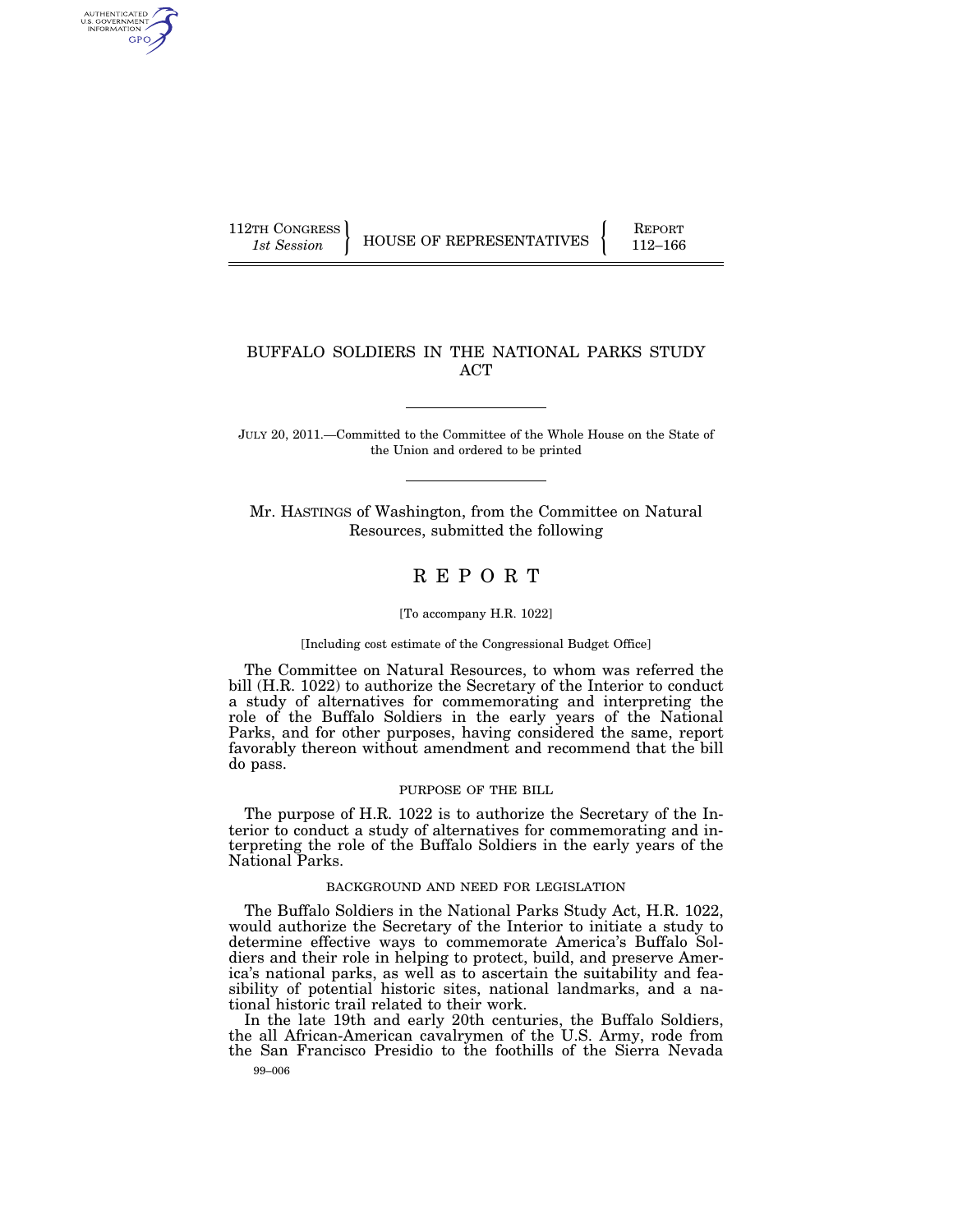Mountains, serving as the protectors of several of the country's first national parks. Led by Lieutenant Colonel Charles Young, the first African American superintendent of Yosemite National Park, these de facto rangers built trails, preserved the giant sequoias, and protected the wildlife of Sequoia and Yosemite National Parks from poaching during these critical, formative years.

H.R. 1022 directs the Secretary of the Interior to research the role of the Buffalo Soldiers in protecting these nascent parks and examine, among other things, the possible creation of a National Historic Trail along the route used by these soldiers.

#### COMMITTEE ACTION

H.R. 1022 was introduced on March 10, 2011, by Congresswoman Jackie Speier (D–CA). The bill was referred to the Committee on Natural Resources, and within the Committee to the Subcommittee on National Parks, Forests and Public Lands. On May 4, 2011, the Subcommittee on National Parks, Forests and Public Lands held a hearing on the bill. On June 15, 2011, the Full Resources Committee met to consider the bill. The Subcommittee on National Parks, Forests and Public Lands was discharged by unanimous consent. No amendments were offered and the bill was ordered favorably reported to the House of Representatives by unanimous consent.

#### COMMITTEE OVERSIGHT FINDINGS AND RECOMMENDATIONS

Regarding clause  $2(b)(1)$  of rule X and clause  $3(c)(1)$  of rule XIII of the Rules of the House of Representatives, the Committee on Natural Resources' oversight findings and recommendations are reflected in the body of this report.

#### COMPLIANCE WITH HOUSE RULE XIII

1. Cost of Legislation. Clause 3(d)(1) of rule XIII of the Rules of the House of Representatives requires an estimate and a comparison by the Committee of the costs which would be incurred in carrying out this bill. However, clause  $3(d)(2)(B)$  of that rule provides that this requirement does not apply when the Committee has included in its report a timely submitted cost estimate of the bill prepared by the Director of the Congressional Budget Office under section 402 of the Congressional Budget Act of 1974. Under clause 3(c)(3) of rule XIII of the Rules of the House of Representatives and section 403 of the Congressional Budget Act of 1974, the Committee has received the following cost estimate for this bill from the Director of the Congressional Budget Office:

### *H.R. 1022—Buffalo Soldiers in the National Parks Study Act*

H.R. 1022 would require the National Park Service (NPS) to conduct a study of alternatives for honoring the Buffalo Soldiers (members of several African-American regiments within the U.S. Army established after the Civil War). Based on information from the NPS and assuming the availability of appropriated funds, CBO estimates that conducting the study would cost about \$400,000 over the next three years. Enacting H.R. 1022 would not affect direct spending or revenues; therefore, pay-as-you-go procedures do not apply.